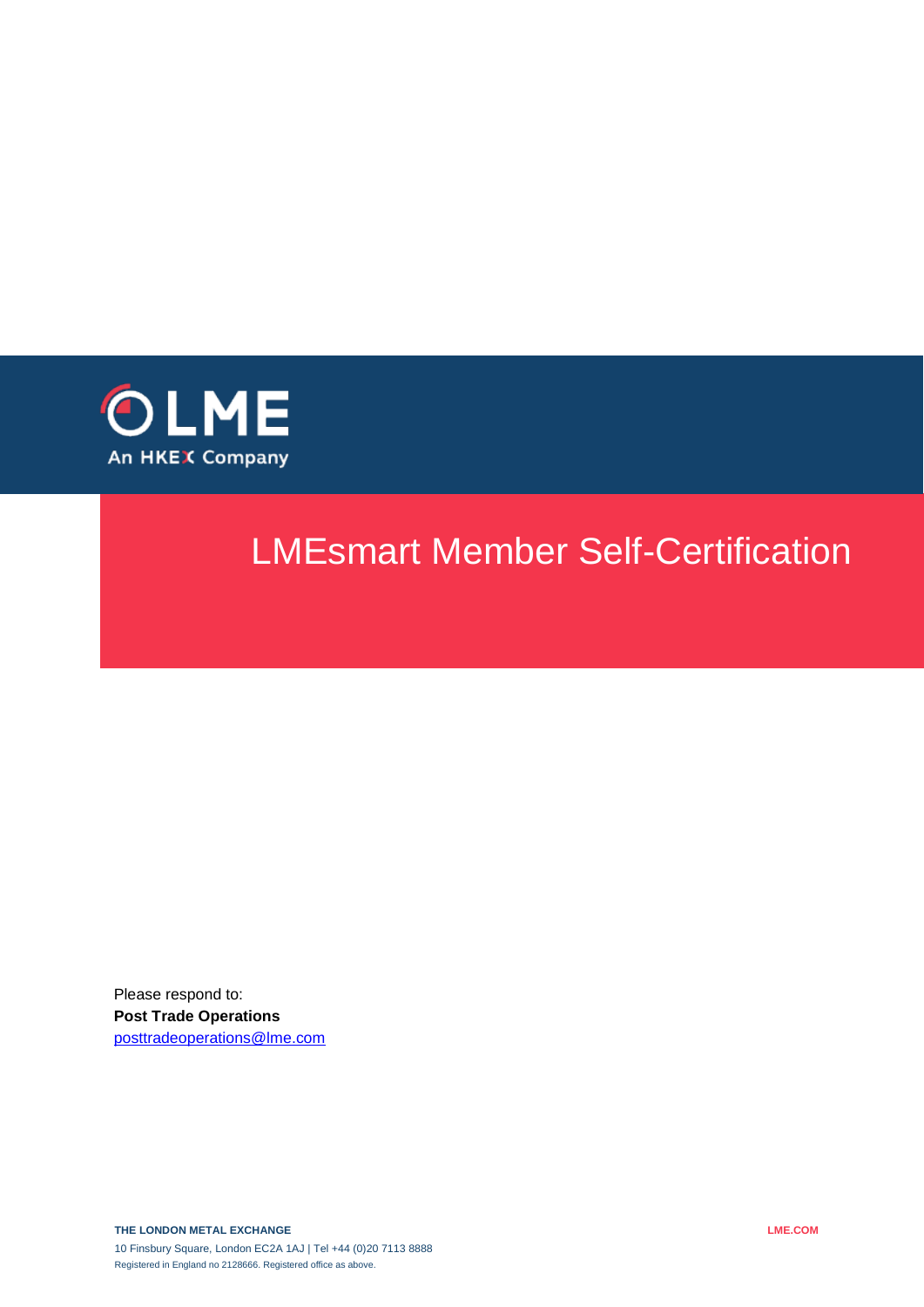### **1 Introduction**

Category 1, 2 & 3 Members for LMEbase and LMEprecious General Clearing Members (GCMs), LME precious Individual Clearing Members (ICMs) and LMEprecious Non-Clearing members (NCMs) must certify their operational readiness for LMEsmart prior to their access to the production system. The LME requires each member to examine and validate its readiness prior to commencing business on the Exchange. The purpose of this document is to define the Self-Certification process for LMEsmart in order to support both our LMEbase and LMEprecious offering.

Category 4 and LMEprecious Non-Clearing members (NCMs) who wish to access LMEsmart will need to conduct testing in conjunction with their nominated clearer.

The document provides the framework for Self-Certification, but members should also identify any additional assurances that they require as part of their own preparation for go-live.

Members must be able to execute all test scenarios via the LMEsmart GUI and their FIX API interface. Any changes to the members API must be tested in full before being implemented on to the production platform.

This document includes the following:

#### **Certification Process**

This section outlines the steps which members must follow to Self-Certify their readiness

#### **Self-Certification Tests**

These tests identify the scenarios that members should execute in order to demonstrate they are ready to commence registrations in LMEsmart. These tests only cover basic trading scenarios and therefore members should identify any other tests that are specific to their own business models to supplement the defined tests.

#### **Self-Certification Form**

Each member should complete a certification form to confirm that they have checked their operational readiness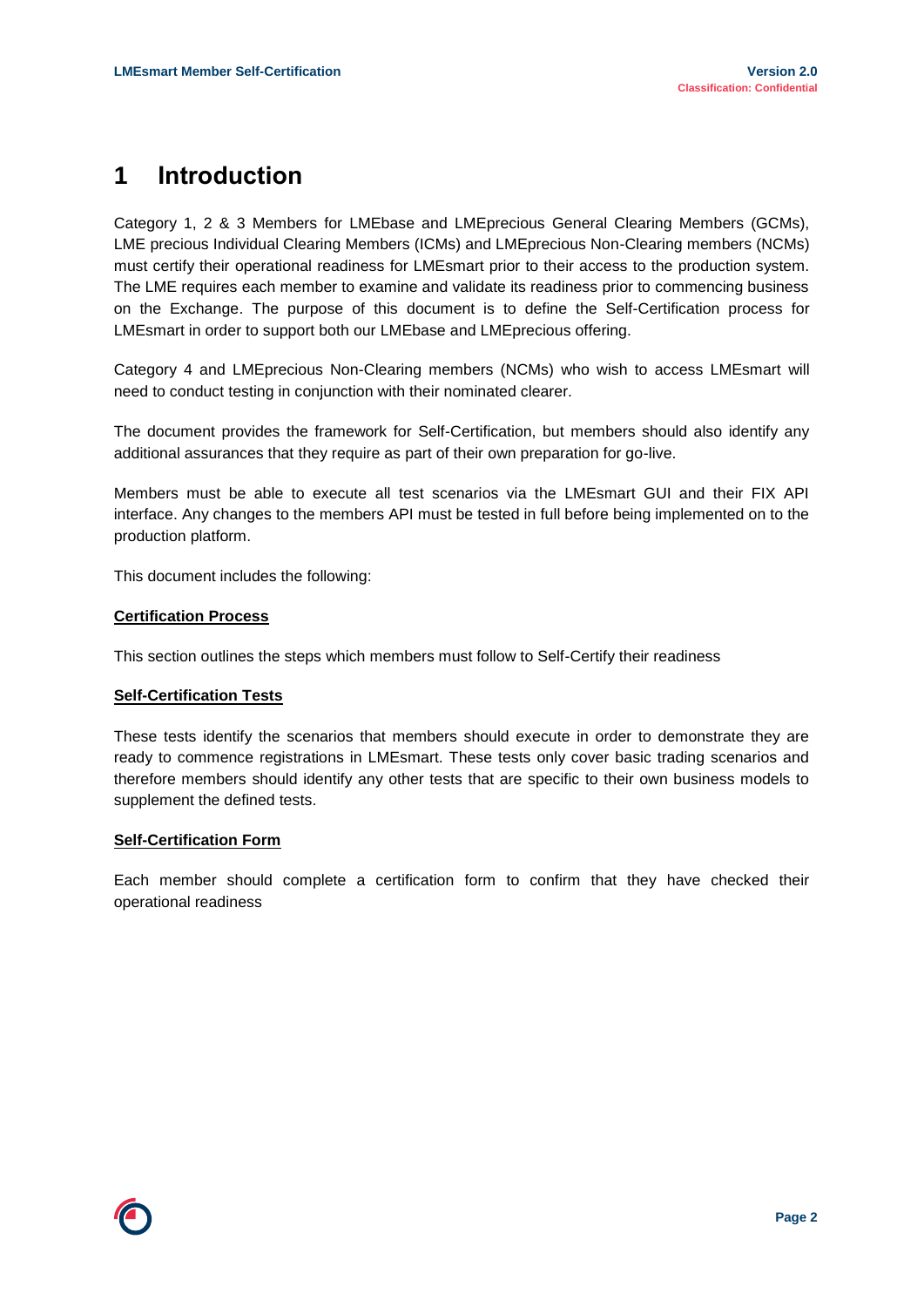## **2 Certification Process**

The certification process for LME members is as follows:

- Members are required to review, amend and validate any changes to their systems and procedures to interface with the matching service.
- Members are advised to download key reference documents listed below from the LME website (http://www.lme.com/trading/venues-and-systems/systems/lmesmart/) to assist them with their preparations.
	- a. LMEsmart Member GUI Guide;
	- b. LMEsmart FIX API Member Guide.
- Members must define and conduct all internal assurances to confirm their readiness for LMEsmart. In order to interface with LMEsmart, members must demonstrate that their Operations and Compliance teams are proficient in the key functions of LMEsmart and that the member can conduct its normal business activities once they have accessed the matching system. Members must complete the Self-Certification test for both the LMEsmart GUI and the FIX gateway.
- Members must execute the test cases according to their business model identified in this document in addition to any tests that are required as part of their own assurances.
- Members are required to contact Post Trade Operations [posttradeoperations@lme.com](mailto:posttradeoperations@lme.com) before commencing the Self-Certification tests to confirm the necessary member test environments are in place.
- Members must complete the Self-Certification form. The completed form should be returned to Post Trade Operations [posttradeoperations@lme.com.](mailto:posttradeoperations@lme.com) Once the completed form has been received by the LME, and the membership process has been completed, member access will be granted to the LMEsmart production environment on the go-live date. In order to gain production access to the system the member will be required to complete the required 'LMEsmart User Admin Nomination Form'.
- If the member requires access to the production environment to test connectivity ahead of the go-live date, they must contact Post Trade Operations [posttradeoperations@lme.com.](mailto:posttradeoperations@lme.com) Any such connectivity test can only be conducted once the matching system has closed for trade input and no trades may be submitted by the member.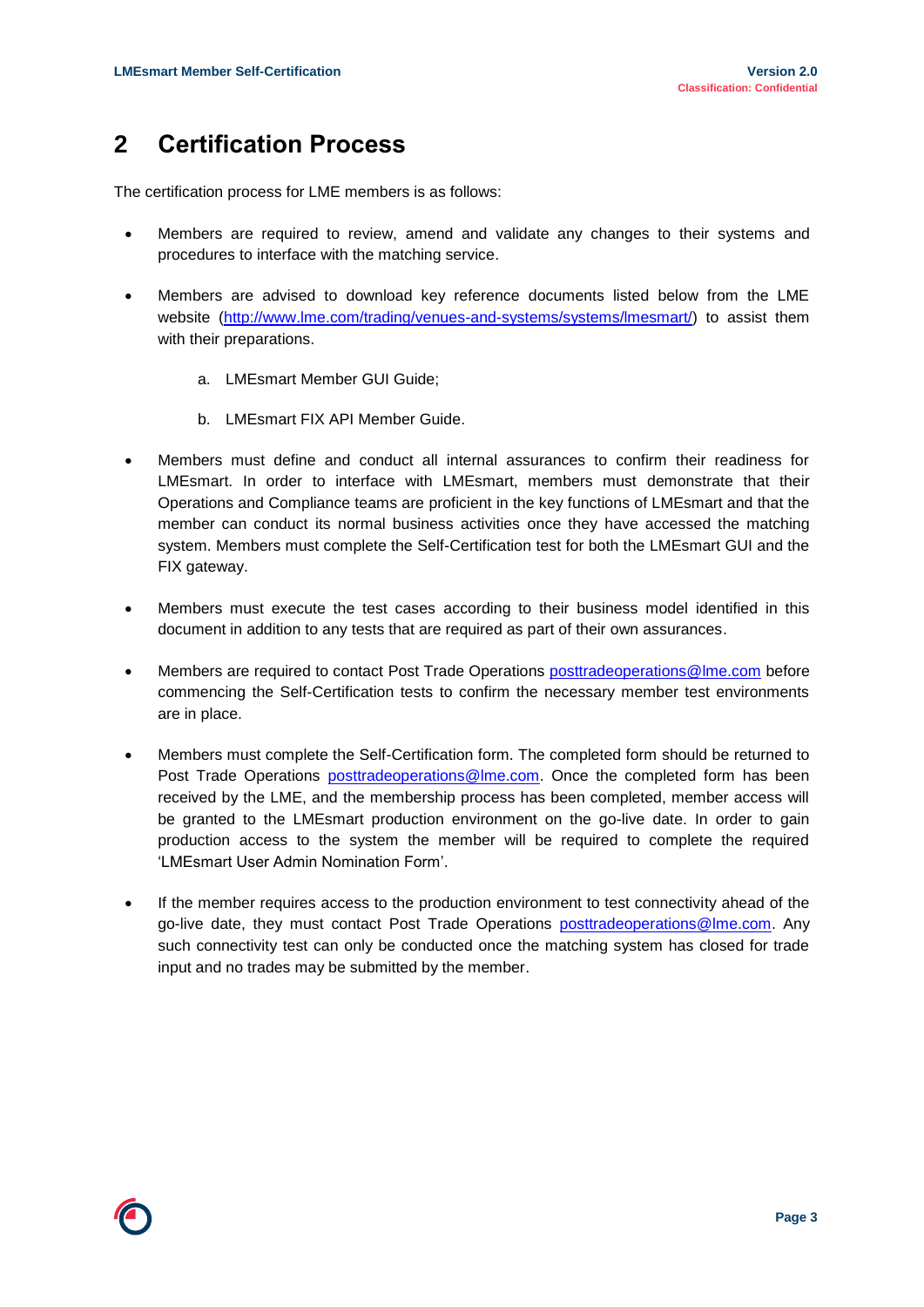### **3 Self-Certification Tests**

#### **3.1 Test pre-conditions include**

- LMEsmart, LMEselect and LMEclear member test systems are available and the correct MT environment has been confirmed in advance of testing.
- LME members will require two profiles (mnemonics) within each LME system in order to match trades as a counterparty.
- LME members will be required to test their comprehensive account structure within LMEclear.
	- o For clarity, MT environments do not reflect a members production account structure within LMEclear.

### **4 Test Cases**

- The following test cases are to confirm that members are able to successfully execute current and expected business scenarios and complete other internal procedures such as performing reconciliations.
- Please complete the following test cases, omitting those that are not applicable to your current business model.
- When executing these tests, please enter the test number into the public reference field where possible so that Post Trade Operations can observe the results.
- Members are expected to perform a reconciliation of all matched trades in LMEsmart to matched trades in their back office system.
- Members who regularly trade in non USD contracts, LME Options and TAPOs are advised to repeat the test cases above as appropriate for Euro, Yen, and Sterling contracts.
- Category 1 Members are advised to repeat the test cases above for Ring (R&K time codes) and Basis Ring (C&D time codes) trades as appropriate.
- Category 2, 3 & 4 Members are advised to repeat the test cases above for Basis Ring (C&D time codes) trades as appropriate.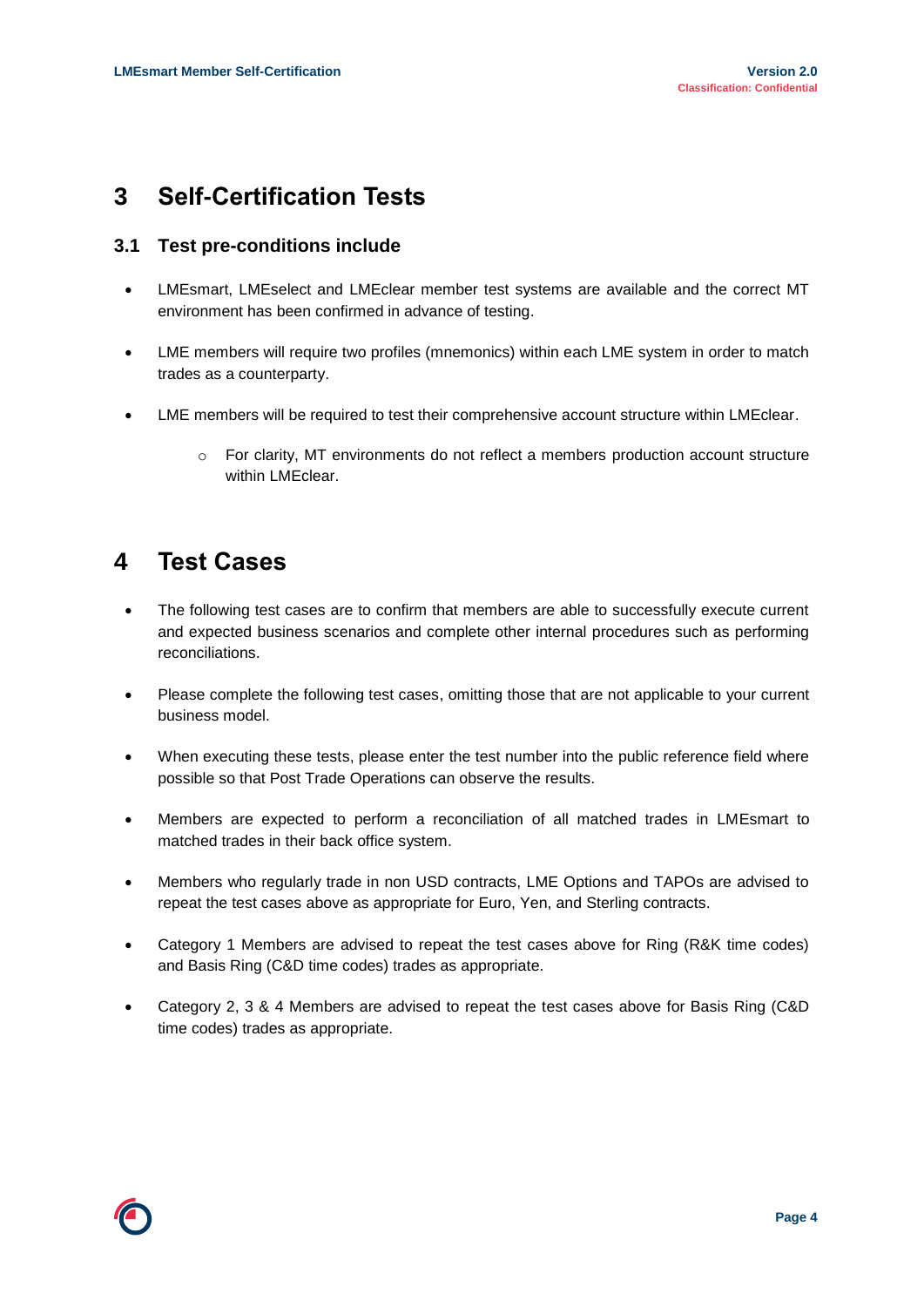### **4.1 Trade Entry & Matching Scenarios**

The following tests are applicable to the LMEbase offering:

| No.           | <b>Test Description</b>                                                                                                                                                                        | <b>Completion Date</b> | <b>Comments</b> |
|---------------|------------------------------------------------------------------------------------------------------------------------------------------------------------------------------------------------|------------------------|-----------------|
| $LME-1$       | Using your two member logins, match a direct outright Exchange<br>Trade in LMEsmart                                                                                                            |                        |                 |
|               | Using your two member logins, match a direct outright Exchange<br>LME-2 Trade in LMEsmart using a short price code (S or C) before price<br>substitution                                       |                        |                 |
| $LME-3$       | Using your two member logins, match a direct outright Exchange<br>Trade in LMEsmart using a short price code (S or C) post price<br>substitution                                               |                        |                 |
| LME-4         | Using your member login, submit a direct Exchange Trade in<br>LMEsmart against counterparty UNA to effect the current 'give up'<br>booking model                                               |                        |                 |
| $LME-5$       | Using your member login, either cancel or reverse the booking to<br>counterparty UNA and allocate the trade to your second<br>login/mnemonic. Book the opposing trade half and match the trade |                        |                 |
| $LME-6$       | Using your member login, register an outright Cleared Contract for an<br>OSA (C) segregated customer in LMEsmart                                                                               |                        |                 |
| $LME-7$       | Using your member login, register an outright Cleared Contract for an<br>ISA (S) segregated customer in LMEsmart                                                                               |                        |                 |
| LME-8         | Using your member login, register an outright Cleared Contract for an<br>GOSA (G) segregated customer in LMEsmart                                                                              |                        |                 |
| LME-9         | Using your member login, register a carry Cleared Contract for an OSA<br>(C) segregated customer in LMEsmart                                                                                   |                        |                 |
| <b>LME-10</b> | Using your member login, register a carry Cleared Contract for an ISA<br>(S) segregated customer in LMEsmart                                                                                   |                        |                 |
| LME-11        | Using your member login, register a carry Cleared Contract for an<br>GOSA (G) segregated customer in LMEsmart                                                                                  |                        |                 |
| LME-12        | Cancel a House vs Client Cross that has been cleared to either the ISA<br>(S), OSA (C) or GOSA (G) account                                                                                     |                        |                 |
| LME-13        | Using your two member logins, enter and action an outright order in<br>LMEselect                                                                                                               |                        |                 |
| <b>LME-14</b> | Using your two member logins, enter and action a carry order in<br>LMEselect                                                                                                                   |                        |                 |
|               | LME-15 Execute FIX recovery process resulting from loss of service                                                                                                                             |                        |                 |
| <b>LME-16</b> | Using your two member logins, submit a direct outright Exchange<br>Trade in LMEsmart to fall outside of the price banding limits                                                               |                        |                 |
| <b>LME-17</b> | Using your two member logins, submit a direct carry Exchange Trade<br>in LMEsmart to fall outside of the price banding limits                                                                  |                        |                 |
| <b>LME-18</b> | Using your two member logins, submit a reversal for a previously<br>registered trade (see LME1)                                                                                                |                        |                 |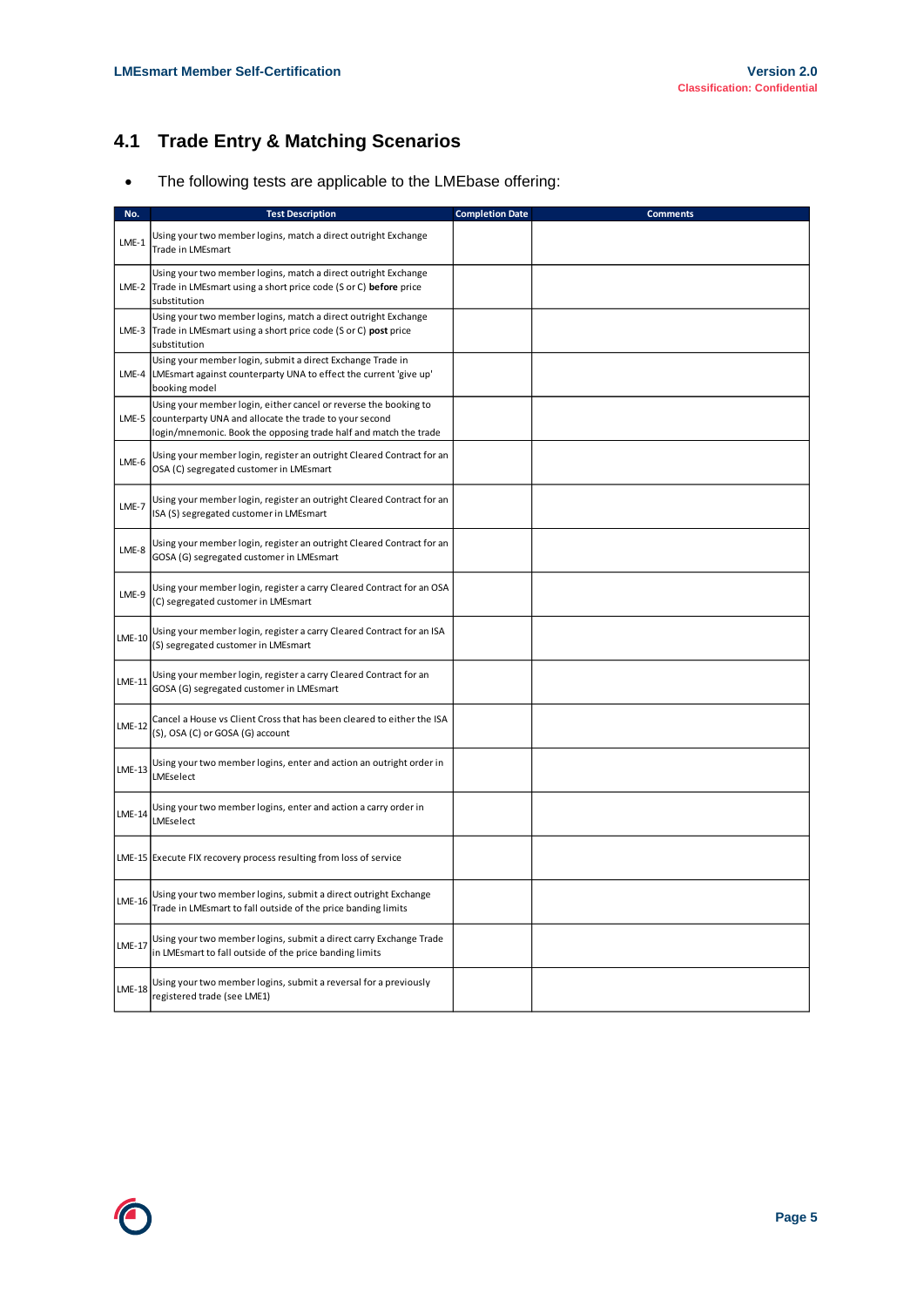The following tests are applicable to the LMEprecious offering:

| No.     | <b>Test Description</b>                                                                                                                                                                        | <b>Completion Date</b> | <b>Comments</b> |
|---------|------------------------------------------------------------------------------------------------------------------------------------------------------------------------------------------------|------------------------|-----------------|
| $LPM-1$ | Using your two member logins, match a direct outright Exchange<br>Trade in LMEsmart                                                                                                            |                        |                 |
| LPM-2   | Using your member login, submit a direct Exchange Trade in<br>LMEsmart against counterparty UNA to effect the current 'give up'<br>booking model                                               |                        |                 |
| LPM-3   | Using your member login, either cancel or reverse the booking to<br>counterparty UNA and allocate the trade to your second<br>login/mnemonic. Book the opposing trade half and match the trade |                        |                 |
| LPM-4   | Using your member login, register an outright Cleared Contract for an<br>OSA (C) segregated customer in LMEsmart                                                                               |                        |                 |
| LPM-5   | Using your member login, register an outright Cleared Contract for an<br>ISA (S) segregated customer in LMEsmart                                                                               |                        |                 |
| LPM-6   | Using your member login, register an outright Cleared Contract for an<br>GOSA (G) segregated customer in LMEsmart                                                                              |                        |                 |
| LPM-7   | Using your member login, register a carry Cleared Contract for an OSA<br>(C) segregated customer in LMEsmart                                                                                   |                        |                 |
| LPM-8   | Using your member login, register a carry Cleared Contract for an ISA<br>(S) segregated customer in LMEsmart                                                                                   |                        |                 |
| LPM-9   | Using your member login, register a carry Cleared Contract for an<br>GOSA (G) segregated customer in LMEsmart                                                                                  |                        |                 |
| LPM-10  | Using your two member logins, enter and action an outright order in<br>LMEselect                                                                                                               |                        |                 |
| LPM-11  | Using your two member logins, enter and action an outright order in<br>LMEselect with erroneous client details to affect a position within<br>the 'X' account                                  |                        |                 |
| LPM-12  | Book a House vs Client cross to allocate the 'X' account trade to either<br>an ISA (S), OSA (C) or GOSA (G) account                                                                            |                        |                 |
| LPM-13  | Book a Client cross to allocate a trade from the ISA (S) account to the<br>OSA (C) / GOSA (G) account or vice versa                                                                            |                        |                 |
| LPM-14  | Using your two member logins, enter and action a carry order in<br>LMEselect                                                                                                                   |                        |                 |
|         | Using your two member logins, enter and action a carry order in<br>LPM-15 LMEselect with erroneous client details to affect a position within<br>the 'X' account                               |                        |                 |
|         | LPM-16 Execute FIX recovery process resulting from loss of service                                                                                                                             |                        |                 |
| LPM-17  | Using your two member logins, submit a direct outright Exchange<br>Trade in LMEsmart to fall outside of the price banding limits                                                               |                        |                 |
| LPM-18  | Using your two member logins, submit a direct carry Exchange Trade<br>in LMEsmart to fall outside of the price banding limits                                                                  |                        |                 |
| LPM-19  | Using your two member logins, submit a reversal for a previously<br>registered trade (see LPM1)                                                                                                |                        |                 |